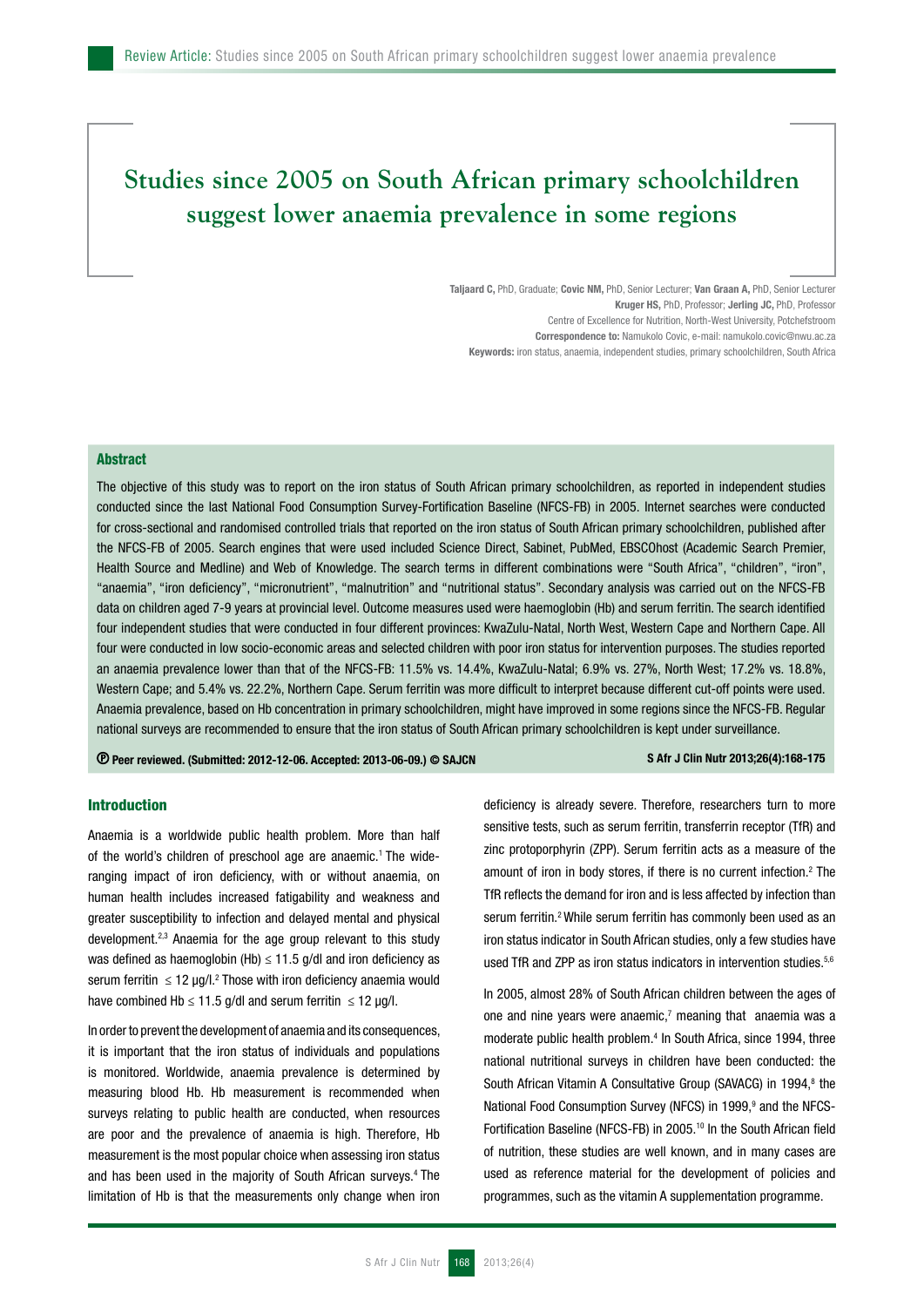National nutrition surveys include essential information with regard to the nutritional status of South African children, the foods that are purchased per household, and what children consume.

Before 1994, the absence of a national nutritional surveillance programme was the main reason for the lack of data on the prevalence of malnutrition (overnutrition and undernutrition, as well as micronutrient malnutrition) on a national scale.<sup>8</sup> To address this problem, SAVACG was formed in 1993 with the aim of determining the growth and micronutrient status of children younger than six years of age in order to guide the development of intervention programmes.8 In 1999, the first NFCS was conducted on children between the ages of one and nine years. In contrast with SAVACG, the aim shifted to the usual food consumption of children, nutrient intake and factors that influence food consumption and nutrient intake. Furthermore, anthropometric status was determined, but biochemical measurements were not taken. The results of the NFCS influenced food fortification strategies and nutrition education material.<sup>11</sup>

In 2003, the National Food Fortification Programme was implemented,12 and the original intention was that the data collected by the second NFCS-FB<sup>10</sup> would serve as the baseline data. However, because the survey was conducted two years after fortification became mandatory, the data do not fully serve as baseline measurements for fortification, but are nevertheless regarded as a useful and valuable reference point. The survey determined the anthropometric and micronutrient status of children between the ages of one and nine years. Because the NFCS survey in 1999 did not report on biochemical status, a 10-year gap exists between surveys that report on iron status. Furthermore, SAVACG included children younger than six years of age only. This means that the only national data on the biochemical micronutrient status of primary schoolchildren are based on the NFCS-FB of 2005. Since then, almost 10 years of mandatory fortification have passed.

The scarcity of national data on primary schoolchildren forces researchers to either consider available data from smaller independent studies (referred to as independent studies), or to make use of older national data. While independent studies are not representative of the population, national data might be outdated. This review aims to report on iron status and anaemia prevalence in primary schoolchildren, as observed in independent studies conducted since the last national study in 2005,10 and to report on any measure indicative of iron status (serum ferritin, TfR and ZPP) and anaemia prevalence (Hb).

# Method

To retrieve publications that relate to iron status in South African primary schoolchildren, a search was conducted for published literature from January 2005 to April 2012. Computerised Internet searches were carried out using Science Direct, Sabinet, PubMed, EBSCOhost (Academic Search Premier, Health Source and Medline) and Web of Knowledge, as search engines. The screening and selection of papers was conducted independently by one of the

authors, and an independent literature search performed by a librarian of North-West University to ensure that all relevant articles were found.

Search strings included combinations of the terms "South Africa", "children", "iron", "anaemia", "iron deficiency", "micronutrient", "malnutrition" and "nutritional status" (Figure I). Reference lists of applicable articles were hand searched for relevant articles, and researchers known to work in the field of iron status in South Africa contacted with regard to any recent unpublished data.

Papers were screened on the basis of title and abstract. Once potentially relevant literature was identified, full-text articles were retrieved and reviewed for inclusion on the basis of the predetermined inclusion criteria. To be included, publications (crosssectional or randomised controlled intervention studies) needed to provide information on iron status or anaemia prevalence in primary schoolchildren in the age range of 5-11 years. Only baseline results of randomised controlled intervention studies were used. Baseline data for randomised controlled intervention studies were categorised into before and after screening data, depending on data availability. Studies that were published after 2005, but conducted prior to the NFCS-FB of 2005, were excluded. Children had to be apparently healthy. Therefore, studies on children with malaria, cystic fibrosis, tuberculosis, cancer or human immunodeficiency virus were excluded. Furthermore, the studies had to report on iron status indicators, including (serum ferritin, TfR and ZPP) or Hb, the indicator for anaemia. Z-score data (weight-for-age, height-for-age and body mass index-for-age z-scores), if available, were also extracted from studies reporting on these biochemical measures.

If the data of children before screening and after screening were not included in the reviewed research article, the authors were contacted and asked to provide such data. Power calculations were carried out by the included studies to determine the minimum required sample size for intervention effects to be detected. For the purpose of this review, where available, anaemia and iron deficiency data on children before screening were also included. This was based on data provided by the respective authors.

Data extraction was conducted independently. Authors were contacted directly in the event of missing information during the data extraction process. A final number of four studies were included (Figure I).

The NFCS-FB reported on iron status data according to province for children in the age category 1-9 years, and nationally according to age group in the categories of 1-3, 4-6, and 7-9 years.<sup>7</sup> In order to evaluate the data on the 7-9 year age group at provincial level, secondary analysis of the data sets was performed. Furthermore, the NFCS-FB reported z-scores according to the National Centre of Health Statistics reference. The original anthropometric data from the NFCS-FB were re-analysed by Kruger et al,<sup>13</sup> using the reference values of the 2007 World Health Organization (WHO) (WHO AnthroPlus® version 1.0.2 software). These results were used for the purpose of this review.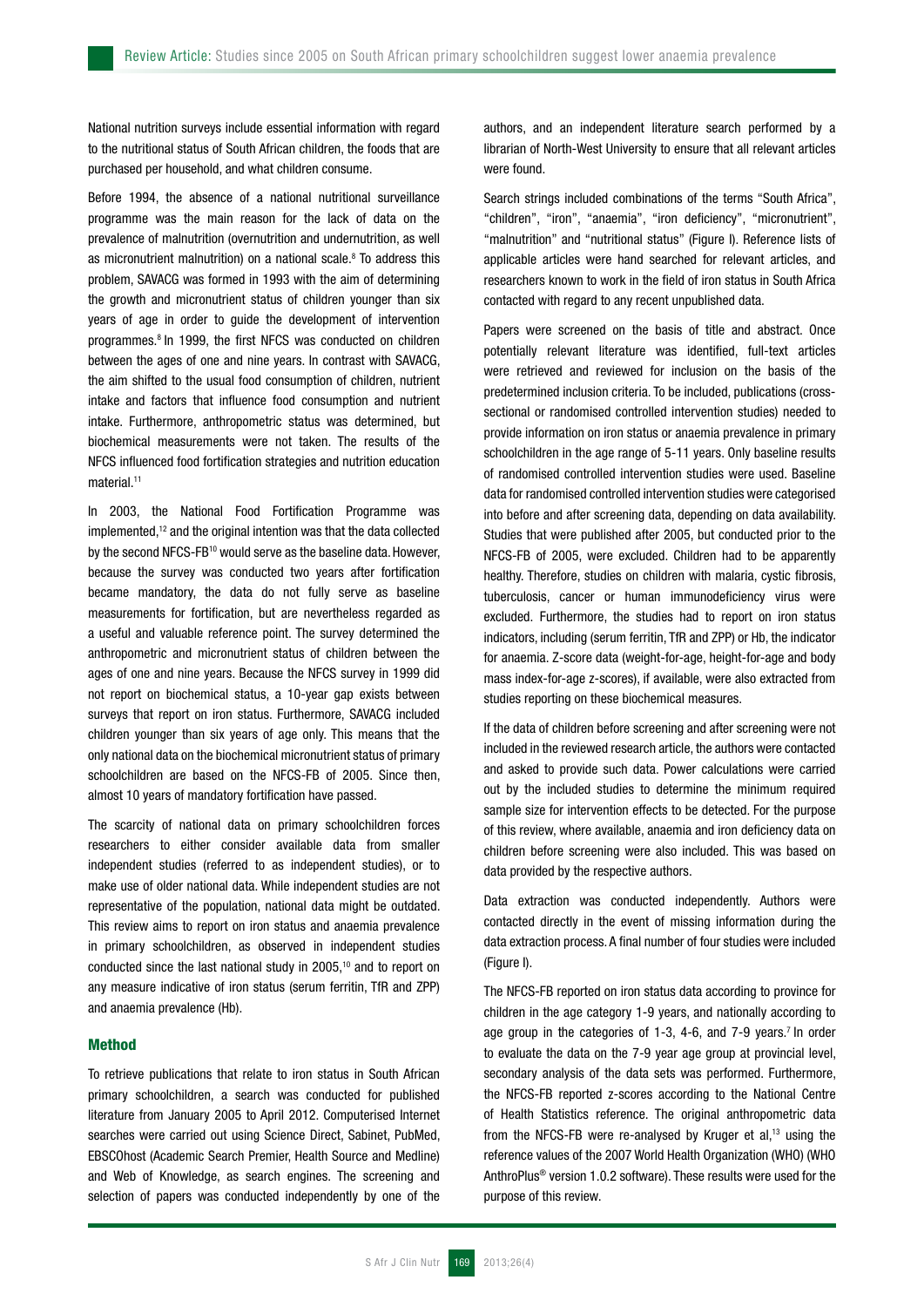

Figure I: Flow chart of the screening process for eligible articles

#### **Results**

Four studies conducted in four different provinces met the inclusion criteria (Figure I). Of these, three were randomised controlled intervention studies, $6,14,15$  and one cross-sectional study that constituted the baseline data for a larger intervention study.5 The four studies were reviewed, together with the re-analysed anthropometric data from the NFCS-FB of 2005.12

The four independent studies selected children with a poor iron status (Table I).5,6,14,15 This was primarily because these were intervention studies designed to observe the greatest intervention effects according to their respective aims. Furthermore, the children were dewormed in the four independent studies. Van Stuijvenberg et al<sup>14</sup> dewormed four weeks prior to intervention, and Taljaard<sup>5</sup> within one week prior to taking the baseline measurements. The remaining two studies dewormed just after taking the baseline measurements.<sup>6,15</sup>

The four studies were conducted in low socio-economic areas. The study authors reported the demographic areas as follows: North West province (low socio-economic peri-urban area),<sup>5</sup> KwaZulu-Natal (low-income rural village),<sup>6</sup> Western Cape (low socio-economic area),<sup>14</sup> and Northern Cape (low socio-economic area),<sup>15</sup> The NFCS-FB included both rural and urban areas. General characteristics of the study population, as well as anthropometric status, are presented in Table II.

Anthropometric status was indicated by weight-for-age, height-forage, and body mass index-for-age, z-scores. According to the WHO classification normally used for children under five years of age,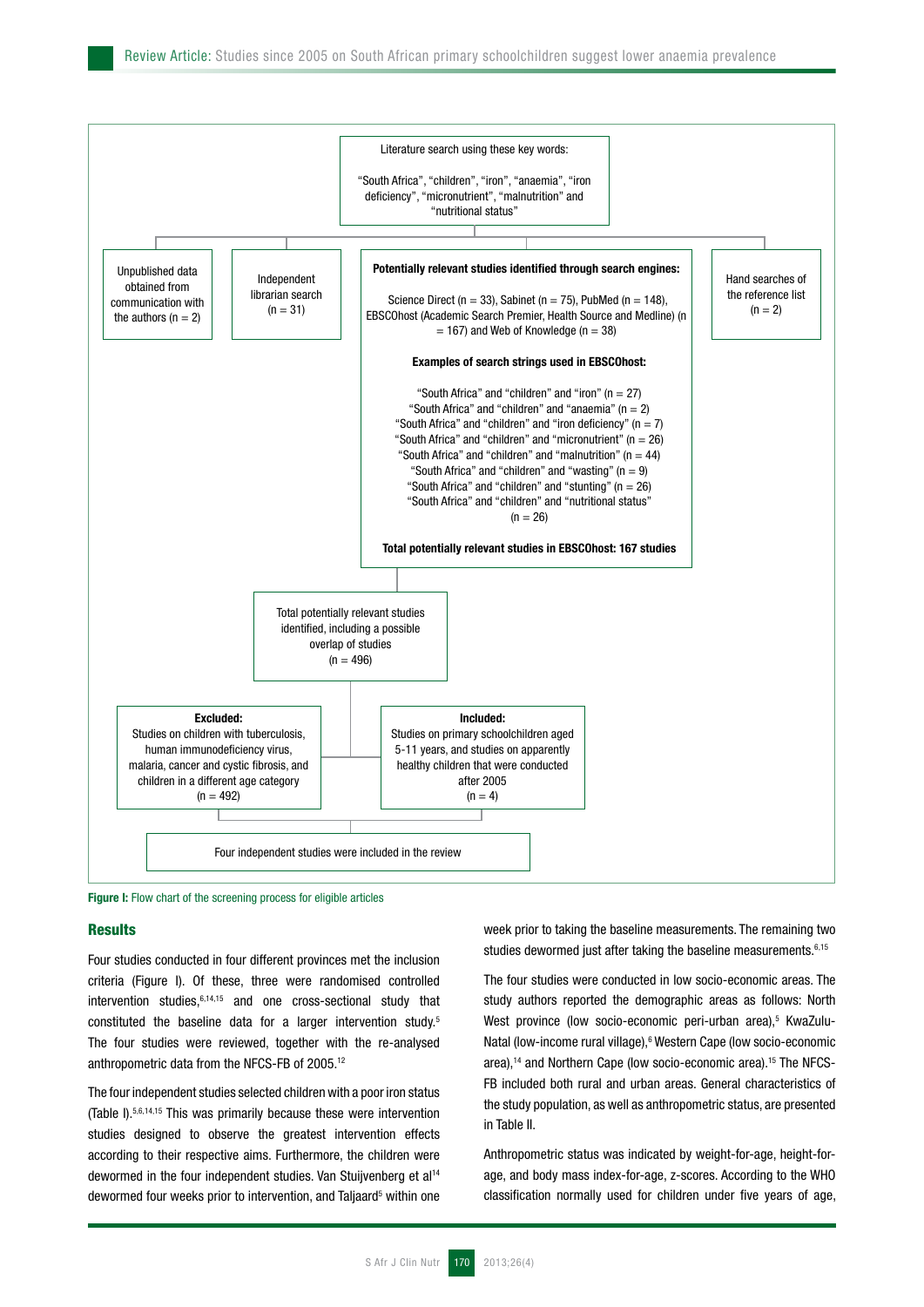#### Table I: Inclusion criteria, based on iron status, used by the independent studies

| <b>Studies</b>                       | <b>Haemoglobin</b> | <b>Serum ferritin</b> | TfR                      | <b>ZPP</b>                                                                           | <b>Notes</b>                                              |
|--------------------------------------|--------------------|-----------------------|--------------------------|--------------------------------------------------------------------------------------|-----------------------------------------------------------|
| Van Stuijvenberg et al <sup>14</sup> | $\leq$ 12.5 g/dl   |                       | $\overline{\phantom{0}}$ | $\overline{\phantom{a}}$                                                             | Hb $\leq$ 7.2 g/dl excluded<br>and referred to the clinic |
| Troesch et al <sup>15*</sup>         | $> 9$ g/dl         | $< 20 \mu q/l$        | $> 8.2$ mg/l             | $\overline{\phantom{0}}$                                                             |                                                           |
| Taljaard <sup>5</sup>                | -                  |                       |                          | 414 children with the highest TfR, and then the<br>highest ZPP values, were selected |                                                           |
| Baumgartner <sup>6**</sup>           |                    | $<$ 20 $\mu$ g/l      | $> 8.3$ mg/l             | $>$ 70 µmol/mol haeme                                                                | $Hb \leq 8$ g/dl excluded<br>and referred to the clinic   |

Hb: haemoglobin, Tfr: transferring receptor, ZPP: zinc protoporphyrin

\*: Compliance with either the serum ferritin, or transferrin receptor criteria \*\*: Compliance with either the serum ferritin, or transferrin receptor, or zinc protoporphyrin criteria

Table II: General and anthropometric characteristics of the children in the four independent studies and the National Food Consumption Survey-Fortification Baseline of 2005

| <b>Author</b>                            | Year and                 | $\mathbf{n}$ |             | <b>Gender</b> | Age      | <b>Province</b>          | <b>Data</b>                  | <b>Underweight</b>                                | <b>Stunting</b>                                 | <b>Wasting</b>  |
|------------------------------------------|--------------------------|--------------|-------------|---------------|----------|--------------------------|------------------------------|---------------------------------------------------|-------------------------------------------------|-----------------|
|                                          | study design             |              | <b>Boys</b> | <b>Girls</b>  | (years)  |                          | reported as                  | $WAZ < -2$                                        | $HAZ < -2$                                      | $BAZ < -2$      |
| Van Stuijvenberg<br>et al <sup>14*</sup> | 2006,<br><b>RCT</b>      | 361          | 185         | 176           | $6 - 11$ | <b>Western Cape</b>      | $\frac{0}{0}$                | 7.7                                               | 14.4                                            | 1.1             |
| Troesch et al <sup>15*</sup>             | 2009,<br><b>RCT</b>      | 200          | 111         | 86            | $5 - 11$ | Northern Cape            | Median<br>$(95% \text{ Cl})$ | Treatment group:<br>$WAZ = -1.5$<br>$(-1.9,-1.2)$ | Treatment group:<br>$HAZ = -1.6$<br>$(-2, 1.4)$ | <b>NR</b>       |
|                                          |                          |              |             |               |          |                          |                              | Control:<br>$WAZ = -1.4$<br>$(-1.6, -1.1)$        | Control:<br>$HAZ = -1.4$<br>$(-1.6, -1.2)$      |                 |
| Taljaard <sup>5**</sup>                  | 2010.<br>Cross-sectional | 407          | 211         | 196           | $6 - 11$ | North West               | $\frac{0}{0}$                | 14                                                | 12.8                                            | 8.4             |
| Baumgartner <sup>6**</sup>               | 2009-2010,<br><b>RCT</b> | 321          | 163         | 158           | $6 - 11$ | KwaZulu-<br><b>Natal</b> | $\frac{0}{0}$                | 2.1                                               | 6.2                                             | <b>NR</b>       |
| Kruger et al <sup>13**</sup> ,***        | 2005,<br>Cross-sectional | 462          | <b>NR</b>   | <b>NR</b>     | $7 - 9$  | South Africa             | $\frac{0}{0}$                | 9.5(6.8, 12.1)                                    | 14.3(11.1, 17.5)                                | 6.7(4.3,<br>9.1 |

BAZ: body mass index-for-age z-scores, CI: confidence interval, HAZ: height-for-age z-scores, NR: not reported, RCT: randomised controlled trial, WAZ: weight-for-age z-scores

*\**: National Centre of Health Statistics reference used

*\*\**: World Health Organization reference used

*\*\*\**: Represents the re-analysed National Food Consumption Survey-Fortification Baseline of 2005 data using the World Health Organization reference values

stunting prevalence reported by independent studies and the NFCS-FB was less than 15%.<sup>16</sup> The prevalence of underweight was less than 10% in all of the studies, except Taljaard's (14%).<sup>5</sup> Secondary analysis of the NFCS-FB for children aged 7-9 years per province resulted in too small a number of participants per cell in some provinces (e.g.  $n = 9$  in the Northern Cape). Therefore, the data from the independent studies were compared with the national data for children aged 7-9 years old ( $n = 462$ ).

Anaemia prevalence (Hb  $<$  11.5 g/dl) varied from 5.4% in the Northern Cape, to 11.5% in KwaZulu-Natal, before screening was performed (Table III).<sup>6,13</sup> After screening was complete, the anaemia prevalence varied between 7.1% in the North West, and 20.9% in KwaZulu-Natal.5,6 The NFCS-FB reported a higher prevalence of anaemia than independent studies in the provinces, when compared with data before screening (Table III). Owing to the small sample sizes for the NFCS-FB provincial data, the national prevalence for children aged 7-9 years was also included to see if similar observations were found (n = 499). In the studies of van Stuijvenberg et al,<sup>14</sup> Taljaard<sup>5</sup> and Baumgartner,<sup>6</sup> children with elevated C-reactive protein (CRP) levels (> 10 mg/l and > 5 mg/l, respectively) were excluded from the serum ferritin analyses on the preselected children (Table III).

After personal communication with the authors, iron deficiency was re-calculated based on serum ferritin < 12 µg/l. The prevalence of iron deficiency before screening for the independent studies ranged from 3.3% in the Northern Cape<sup>15</sup> to 14.8% in North West province.<sup>5</sup> The NFCS-FB reported the national prevalence of iron deficiency based on the same cut-off point of 4.4% for children aged 7-9 years (Table III). The other variables, TfR and ZPP, although used by some studies in the inclusion criteria, were not reported on by all of the studies and the NFCS-FB, making it impractical to report on the results in this review.

TfR, as a measure of iron status, was not included in the NFCS-FB. Taljaard<sup>5</sup> and Baumgartner<sup>6</sup> reported on iron deficiency prevalence based on TfR values  $> 8.3$  mg/l. Iron deficiency prevalence was reported as 7.6% and 11.5%, respectively, in these studies. Troesch et al<sup>15</sup> and van Stuijvenberg et al<sup>14</sup> reported on the median (95% confidence interval) and mean  $\pm$  standard deviation of TfR concentrations, respectively, per treatment group, but not as iron deficiency prevalence.

Studies used either 10 mg/l or 5 mg/l as cut-off values for increased serum CRP concentrations as an indicator of low-grade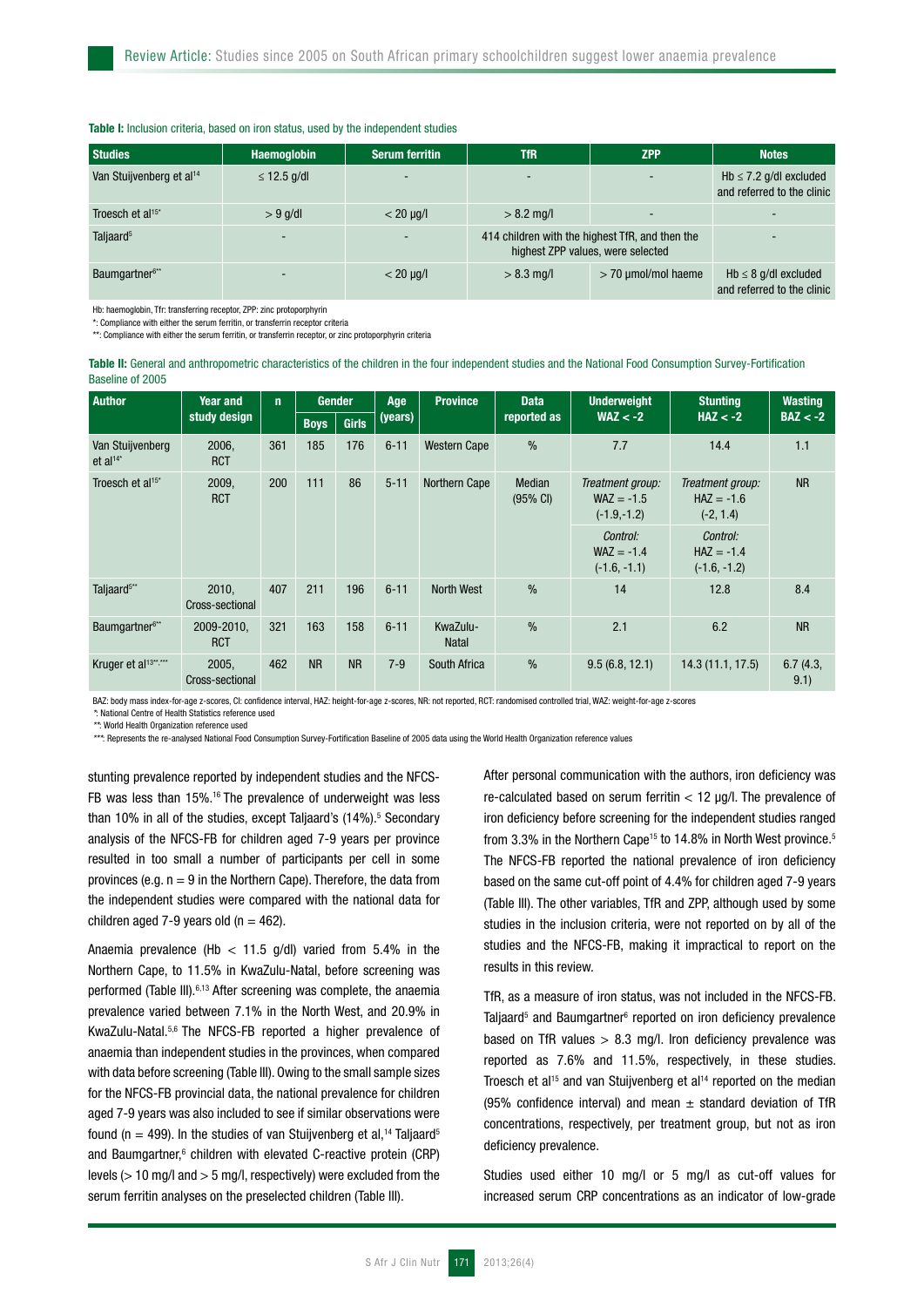Table III: Iron status and anaemia prevalence indicated by haemoglobin and serum ferritin concentrations in the four independent Table III: Iron status and anaemia prevalence indicated by haemoglobin and serum ferritin concentrations in the four independent studiesa

|                         |          |                                                  |                                             | Independent studies                                 |                                                     |                                     |                                                 |                          |          | National Food Consumption Survey-Fortification Baseline of 2005 (by province) |                                     |          |                                               |                                   |
|-------------------------|----------|--------------------------------------------------|---------------------------------------------|-----------------------------------------------------|-----------------------------------------------------|-------------------------------------|-------------------------------------------------|--------------------------|----------|-------------------------------------------------------------------------------|-------------------------------------|----------|-----------------------------------------------|-----------------------------------|
| Province                | $\equiv$ | Before screening <sup>b</sup>                    |                                             |                                                     | After screening <sup>®</sup>                        |                                     |                                                 |                          |          |                                                                               |                                     |          |                                               |                                   |
| ( <b>year</b> )         |          | (%)<br>brevalence <sub>d</sub><br><b>BimesnA</b> | (%)<br>brevalence®<br><b>ron deficiency</b> | (hâ\l)<br>bel âlonb<br>2E  e^e 2                    | (a <sub>\</sub> q <sub>l</sub> )<br>ber group<br>qH | (%)<br>brevalence<br><b>Anaemia</b> | $(\% )$<br>prevalence<br><b>Iron deficiency</b> | Province                 | $\equiv$ | Haemoglobin <sup>*</sup><br>(y/d)                                             | prevalence<br><b>Anaemia</b><br>(%) | $\equiv$ | ferritin<br>levels'<br>(µg/l)<br><b>Serum</b> | prevalence (%)<br>Iron deficiency |
| Western Cape<br>(2006)  | 361      | Data not<br>available                            | available<br>Data not                       | 20.4(5.2,37.7)<br>Control                           | $11.87 \pm 4.9$<br>Control <sup>p</sup>             | 17.2                                | 23.1                                            | Western<br>Cape          | 32       | $12.4(12.1 - 12.7)$                                                           | 18.8                                | 24       | $(34.3 - 58.5)$<br>46.4                       | 4.2                               |
|                         |          |                                                  |                                             | 22.5(5.9, 49.4)<br>$\overline{I}X$ $\overline{I}$ : | $11.85 + 5$<br>Txt:                                 |                                     |                                                 |                          |          |                                                                               |                                     |          |                                               |                                   |
|                         |          |                                                  |                                             | $7x^2$ :<br>19.2 (5.6, 44.2)                        | $11.90 \pm 5$<br>Tx 2:                              |                                     |                                                 | Northern<br>Cape         | ၜ        | $12.3(10.9 - 13.6)$                                                           | 22.2                                | $\circ$  | $(31.6 - 77)$<br>54.3                         | $\circ$                           |
|                         |          |                                                  |                                             | 20.1 (7.2, 44.9)<br>Tx 3:                           | $11.90 \pm 4.4$<br>Tx 3:                            |                                     |                                                 |                          |          |                                                                               |                                     |          |                                               |                                   |
| Northern Cape<br>(2009) | 200      | 5.4                                              | 3.3                                         | 19.4 (18.6, 21.8)<br>Control. <sup>4</sup>          | $12.6(12.3 - 12.8)$<br>Control: <sup>1</sup>        | 7.3                                 | available<br>Data not                           | North West               | 57       | $12.1(11.8 - 12.4)$                                                           | 27                                  | 35       | $(24 - 43.8)$<br>33.9                         | 2.9                               |
|                         |          |                                                  |                                             | $7x$<br>18.5 (17.1, 21.1)                           | $12.5(12.3 - 12.7)$<br>Γx:                          |                                     |                                                 |                          |          |                                                                               |                                     |          |                                               |                                   |
| North West<br>(2010)    | 407      | 6.9                                              | 14.8                                        | $30.56 \pm 22.44$                                   | $12.65 \pm 0.96$                                    | $\overline{71}$                     | 15.7                                            | KwaZulu-<br><b>Natal</b> | 50       | $12.4(12.1 - 12.7)$                                                           | 14.4                                | 90       | $(48.3 - 64.8)$<br>56.5                       | 2.2                               |
| KwaZulu-Natal<br>(2009) | 321      | 11.5                                             | 7.3                                         | 19.46 (3.8, 62.8)<br>Control:                       | $12.06 \pm 0.85$<br>Control:                        | 20.9                                | 20.6                                            |                          |          |                                                                               |                                     |          |                                               |                                   |
|                         |          |                                                  |                                             |                                                     |                                                     |                                     |                                                 |                          |          |                                                                               |                                     |          |                                               |                                   |
|                         |          |                                                  |                                             | 21.46 (3.1, 73.1)<br>$Tx$ t:                        | $12.04 \pm 0.78$<br>$\overline{N}$ 1:               |                                     |                                                 |                          |          | National Food Consumption Survey-Fortification Baseline of 2005 (national)    |                                     |          |                                               |                                   |
|                         |          |                                                  |                                             | 19.5(3.8, 68.9)<br>7x2                              | $12.09 \pm 0.73$<br>$\overline{I}X$ 2:              |                                     |                                                 | National<br>data         | 499      | $12.3(12.2 - 12.4)$                                                           | 18.6                                | 430      | $(42.1 - 50.5)$<br>46.3                       | 4.4                               |
|                         |          |                                                  |                                             | $7 \times 3$ :<br>20.0 (3.9, 72.3)                  | $12.16 \pm 0.88$<br>Tx 3:                           |                                     |                                                 |                          |          |                                                                               |                                     |          |                                               |                                   |

Hb: haemoglobin, SF: senum ferritin, Tx; treatment<br>a: Data presented for children aged 7-9 years<br>b: Available children at the study site<br>c: The number of children selected according to a power calculation<br>e: The number of Hb: haemoglobin, SF: serum ferritin, Tx: treatment a: Data presented for children aged 7-9 years

b: Available children at the study site

c: The number of children selected according to a power calculation

d: Anaemia indicated as haemoglobin < 11.5 g/dl

e: Iron deficiency indicated as serum ferritin < 12 µg/l

f: Median (tenth and 90<sup>th</sup> percentile)= g: Mean ± standard deviation (and all such values)

h: Median (95% confidence interval)=i: Median, minimum and maximum

j: Mean (confidence interval)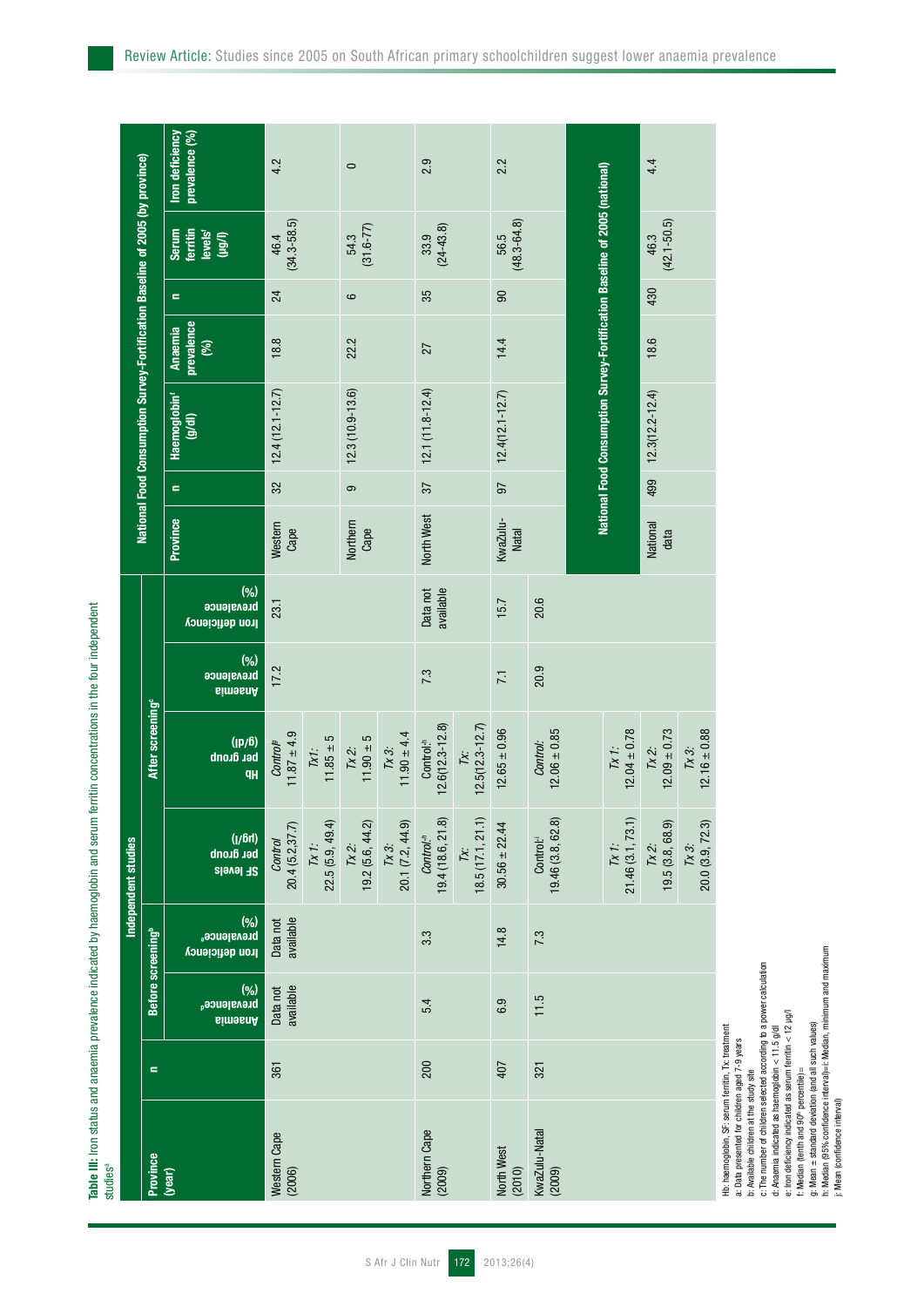inflammation. Low-grade inflammation was present in all of the independent studies in less than 8 % of the study samples.

# **Discussion**

This review included four independent studies that reported on iron status and anaemia prevalence in primary schoolchildren in four different provinces of South Africa after the last NFCS-FB in 2005. These studies included large study samples, and were conducted on similar age groups and in low socio-economic areas. In order to evaluate the most comparable data from the NFCS-FB, only children aged 7-9 years were included in this review. Further stratification of the anthropometric data from the national sample to the provincial data yielded groups that were too small. Therefore, the national data of children aged 7-9 years were considered.

The prevalence of wasting, stunting and underweight in the independent studies was moderate or low, and it seems that when compared with re-analysed NFCS-FB anthropometric data, the prevalence of wasting and stunting did not differ from the anthropometric status of the children included in the NFCS-FB.

The independent studies reported lower anaemia prevalence than the NFCS-FB. Despite the children being preselected on the basis of having poor iron status in the respective studies, only one study reported higher anaemia prevalence (KwaZulu-Natal)<sup>6</sup> than was reported in the NFCS-FB. Anaemia prevalence data for the Western Cape14 were available only after screening, and the study reported prevalence similar to that of the NFCS-FB: 17.2% vs. 18.8%, respectively. The study was only carried out three years after the fortification programme commenced, while the remainder of the studies were conducted 6-7 years after the fortification programme was initiated. However, when considering the final samples after screening in studies conducted in the North West and Northern Cape, the NFCS-FB reported anaemia prevalence rates that were more than three times those reported in the independent studies.<sup>6,15</sup>

A higher prevalence of iron deficiency, based on serum ferritin concentrations, was reported in most of the independent studies before and after screening, while the NFCS-FB reported lower prevalences. Differences between serum ferritin concentrations in children with CRP above 10 mg/l and below 10 mg/l in the NFCS-FB were mostly insignificant, except for the rural (p-value 0.05) and tribal (p-value 0.002) areas. While the NFCS-FB did not correct for CRP, the independent studies did this after screening. Therefore, it was expected that the independent studies would report higher prevalences of iron deficiency based on serum ferritin concentrations. For this reason, it would have been more appropriate if pre-screening data were used, were they available.

In order to provide possible explanations for the observed differences in iron status and anaemia prevalence between the independent studies and the NFCS-FB, the roles of infection and inflammation; deworming, selection criteria and the National Food Fortification Programme on iron status in South Africa, will be discussed.

# The effect of low-grade inflammation and infection on the iron status indicator, serum ferritin

Acute and chronic infections lead to lower serum iron and higher serum ferritin concentrations. Research by Beard et al<sup>17</sup> suggests that with a low prevalence of clinically defined inflammation (< 10%), there is little influence of inflammation on the distribution of iron biomarkers in large samples. It is still unclear at what point the prevalence of inflammation causes a shift in iron status indicators.17 An increase in CRP concentration of 10-30 mg/l has been suggested as a cut-off measure for serum ferritin to remain a valid diagnostic marker of iron status.18 Furthermore, the duration of increase in CRP is generally shorter than that in serum ferritin during the acute-phase response.<sup>18</sup> The concentration of serum iron decreases within several hours of the start of acute inflammation.<sup>19</sup> The decrease in serum iron is quickly followed by an increase in CRP. Serum ferritin reaches its maximum approximately 48 hours after stimulation, while CRP concentrations start to decline 24-48 hours after the onset of inflammation.<sup>19</sup> Given the above information, for this review, estimations of iron status, based on serum ferritin values, were particularly difficult to interpret because of the possible effect of inflammation. The influence of infection on serum ferritin was undeniable. Based on the reported number of children below and above elevated CRP concentrations  $(CRP > 10$  mg/l) in the NFCS-FB, approximately 12% of children had low-grade inflammation nationally. This was above the < 10% suggested by Beard et al<sup>17</sup> for minimal influence on the distribution of serum ferritin in a large population sample. Therefore, it is uncertain what the influence of low-grade inflammation on the prevalence of iron deficiency could have been, based on serum ferritin, since a correction for CRP was not made in the NFCS-FB.

#### Deworming and the effect on iron status

All of the independent studies dewormed the children prior to, or shortly after, starting the intervention. Children are dewormed in intervention studies to avoid blood loss caused by intestinal worm infestation which negatively influences iron status.18 The aim of the initial dose (usually albendazole or mebendazole) was to reduce the worm load by  $> 80\%$ . Unfortunately, re-infection can occur directly after treatment. The likelihood of re-infection emphasises the importance of repeating treatment, especially in communities in which sanitation circumstances do not improve.<sup>19,20</sup>

Stoltzfus et al<sup>21</sup> reported on 3 595 schoolchildren from Zanzibar, 62.3% of whom were anaemic (82.7% associated with iron deficiency). Through multivariate analysis, they determined that 73% of severe anaemia, and 35% of iron deficiency anaemia, could be explained by hookworm infestation. An increase in Hb concentrations can be expected several weeks or months after the administration of deworming medication. Furthermore, the lifespan of a red blood cell is 120 days.<sup>22</sup> Therefore, it is unlikely that deworming could have had a significant effect on the baseline Hb concentration reported in the independent studies.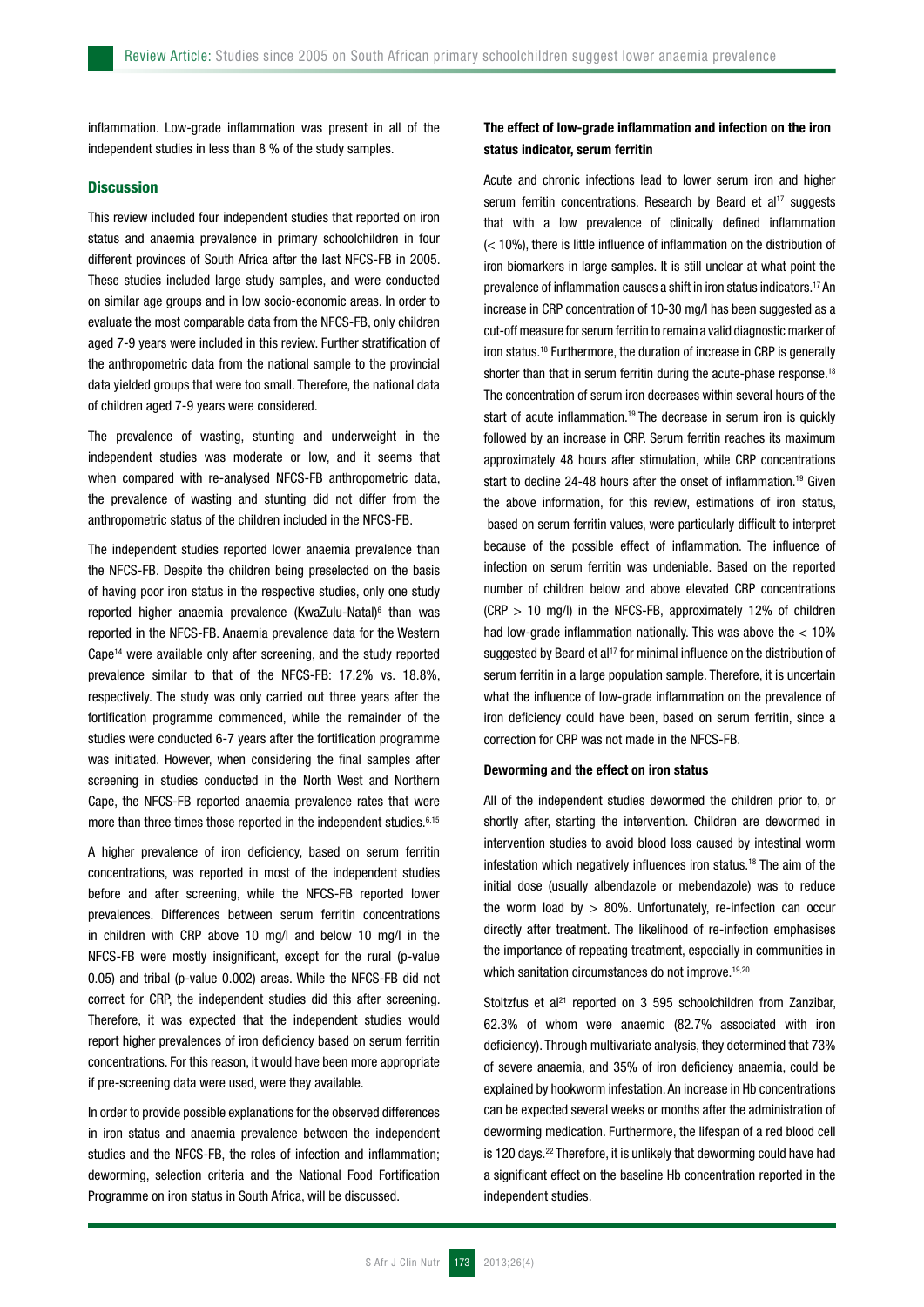# Representativeness of national data versus data from independent studies

Data from independent studies cannot be extrapolated to larger population groups because of the manner in which the study samples were selected. In addition, extrapolation to what the situation might be at national level was not possible because of the unrepresentative nature of the samples. The inclusion criteria for the independent studies were that children were selected on the basis of having poor iron status. Therefore, it might be expected that the independent studies that were included overestimated the prevalence of observed anaemia. This is further supported when taking into account the prevalence that was reported before screening. As can be expected, anaemia prevalence was lower than it was after screening.

# The possible effect of the National Food Fortification Programme on iron status

The higher prevalence of anaemia in 2005 than in 1994 (SAVACG, 1995) raised concerns for nutritionists.7 Despite national programmes in South Africa, such as the Integrated Nutrition Programme, an increase in anaemia prevalence was found from 1994-2005. In 2003, mandatory food fortification legislation came into effect.12 The question is: what has its impact been on micronutrient status, and more specifically, with regard to this article, on anaemia?

According to the Foodstuffs, Cosmetics and Disinfectants Act of South Africa (54 of 1972), wheat, flour and maize meal (super, special, sifted and unsifted) are fortified at a level of 35 mg/kg. Iron fortification has been found to be challenging because the compounds with the best bioavailability cause undesirable organoleptic changes in the fortification vehicles.<sup>23</sup> Furthermore, the correct food needs to be fortified with adequate dosages in order for fortification to be effective in a population.18 From a secondary analysis conducted by Steyn et  $al$ , $^{24}$  it appeared that fortifying the two most commonly consumed staple foods in South Africa meant that micronutrient intake in children was likely to improve. However, randomised controlled intervention trials have indicated that consumption of elemental iron at fortification levels of 35-56 mg/kg for more than five months did not improve iron status in primary schoolchildren.<sup>14,25</sup> Either bread or maize porridge was given as an intervention in the studies, but not in combination. The quantity of added micronutrients was determined according to South African government regulations. Unfortunately, higher levels of elemental iron, as specified by the WHO/Food and Agriculture Organization of the UN, were not included in the intervention groups of the studies that were conducted.23 It seems unlikely then that the current dosage of low bioavailable elemental iron now being used for fortification could be the reason for the lower prevalence of anaemia.

While micronutrient consultative meetings to address micronutrient deficiency are currently ongoing in South Africa, observations from independent studies conducted since fortification started have been important in highlighting the need for a national study to monitor the actual prevalence of anaemia and to inform policy in South Africa. Independent studies are certainly valuable in painting a picture

of what the situation with regard to iron status may be in specific pockets of the population in the country.

## Limitations

Current data from independent studies are neither sufficient, nor sufficiently representative, for direct comparisons to be made with the NFCS-FB of 2005. Nevertheless, such data, being the only data available, cannot be ignored. Data from the NFCS-FB that were reanalysed resulted in small sample sizes which further complicated the interpretation of data at provincial level. Data from the NFCS-FB included children from both rural and urban areas in order to provide a clearer picture of anaemia prevalence in the whole country. These limitations make the need for a national survey more important.

# **Conclusion**

Children were selected from four different independent studies on the basis of having a low iron status. Therefore, although the observations suggest that the prevalence of anaemia is not as high as that measured in the NFCS-FB of 2005, the unrepresentativeness of the samples makes it difficult to draw conclusions. Observed serum ferritin concentrations were even more difficult to interpret owing to a correction for CRP that was not made in all of the studies. Independent studies nonetheless provided valuable information on specific pockets of the studied populations in the respective provinces on which reports were made.

The observations made in this review raise a number of questions that warrant a national survey to determine the current iron status of South African children. It is not clear if iron status is improving, or what role, if any, the National Food Fortification Programme may have played in this regard. It seems unlikely that the poor bioavailable iron used as a fortificant would lead to improved iron status. If iron status has improved, which factors are contributing to this? Only a representative national survey could address these questions adequately.

National data are needed to confirm and clarify the observations of the independent studies on iron status. A new national survey is needed to provide up-to-date data on the prevalence of anaemia. Updated information will guide nutritionists, dieticians and policymakers in focusing their attention where it is needed, and to evaluate the impact of current national programmes.

#### Acknowledgements

Heartfelt thanks are given to Hannelie Nel who performed the secondary data analysis on the NFCS-FB of 2005. Furthermore, we thank Anneke Coetzee from the North-West University library (Ferdinand Postma Library) who assisted with the literature search.

#### References

1. McLean E, Egli I, Cogswell M, et al. Worldwide prevalence of anaemia in preschool aged children, pregnant women and non-pregnant women of reproductive age. In: Kreamer K, Zimmermann MB, editors. Nutritional anaemia. Basel: Sight and Life Press, 2007; p. 1-12.